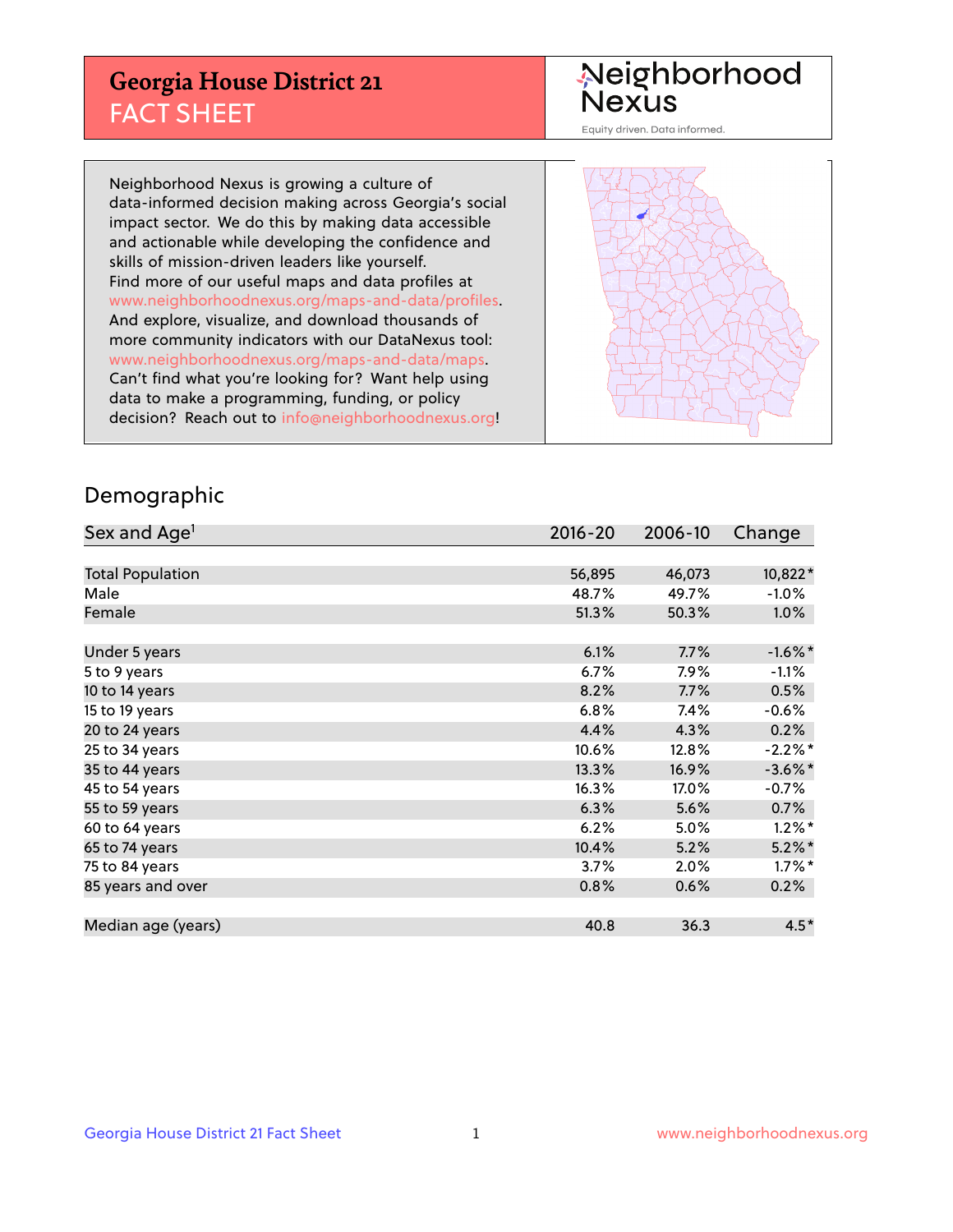## Demographic, continued...

| Race <sup>2</sup>                                            | $2016 - 20$ | 2006-10 | Change     |
|--------------------------------------------------------------|-------------|---------|------------|
| <b>Total population</b>                                      | 56,895      | 46,073  | 10,822*    |
| One race                                                     | 97.0%       | 98.8%   | $-1.8\%$ * |
| White                                                        | 91.3%       | 89.3%   | $2.0\%$ *  |
| <b>Black or African American</b>                             | 3.8%        | 4.2%    | $-0.5%$    |
| American Indian and Alaska Native                            | 0.1%        | 0.4%    | $-0.3%$    |
| Asian                                                        | 1.4%        | 1.2%    | 0.2%       |
| Native Hawaiian and Other Pacific Islander                   | 0.0%        | 0.0%    | $-0.0%$    |
| Some other race                                              | 0.4%        | 3.6%    | $-3.2\%$ * |
| Two or more races                                            | 3.0%        | 1.2%    | $1.8\%$ *  |
| Race alone or in combination with other race(s) <sup>3</sup> | $2016 - 20$ | 2006-10 | Change     |
| Total population                                             | 56,895      | 46,073  | 10,822*    |
| White                                                        | 93.4%       | 90.5%   | $2.9\%$ *  |
| <b>Black or African American</b>                             | 5.1%        | 4.6%    | 0.5%       |
| American Indian and Alaska Native                            | 0.6%        | 0.7%    | $-0.1%$    |
| Asian                                                        | 2.2%        | 1.6%    | 0.5%       |
| Native Hawaiian and Other Pacific Islander                   | 0.4%        | 0.0%    | 0.3%       |
| Some other race                                              | 1.4%        | 3.8%    | $-2.4\%$   |
| Hispanic or Latino and Race <sup>4</sup>                     | $2016 - 20$ | 2006-10 | Change     |
| Total population                                             | 56,895      | 46,073  | 10,822*    |
| Hispanic or Latino (of any race)                             | 7.4%        | 6.6%    | 0.8%       |
| Not Hispanic or Latino                                       | 92.6%       | 93.4%   | $-0.8%$    |
| White alone                                                  | 85.5%       | 86.6%   | $-1.1%$    |
| Black or African American alone                              | 3.5%        | 4.0%    | $-0.5%$    |
| American Indian and Alaska Native alone                      | 0.0%        | 0.4%    | $-0.4%$    |
| Asian alone                                                  | 1.4%        | 1.2%    | 0.2%       |
| Native Hawaiian and Other Pacific Islander alone             | 0.0%        | 0.0%    | $-0.0%$    |
| Some other race alone                                        | 0.1%        | 0.1%    | $-0.0%$    |
| Two or more races                                            | 2.1%        | 1.1%    | $1.1\%$ *  |
| U.S. Citizenship Status <sup>5</sup>                         | $2016 - 20$ | 2006-10 | Change     |
|                                                              |             |         |            |
| Foreign-born population                                      | 4,653       | 3,283   | $1,371*$   |
| Naturalized U.S. citizen                                     | 50.2%       | 40.6%   | $9.6\%$ *  |
| Not a U.S. citizen                                           | 49.8%       | 59.4%   | $-9.6%$    |
| Citizen, Voting Age Population <sup>6</sup>                  | $2016 - 20$ | 2006-10 | Change     |
| Citizen, 18 and over population                              | 40,324      | 31,288  | 9,037*     |
| Male                                                         | 48.3%       | 49.6%   | $-1.2%$    |
| Female                                                       | 51.7%       | 50.4%   | 1.2%       |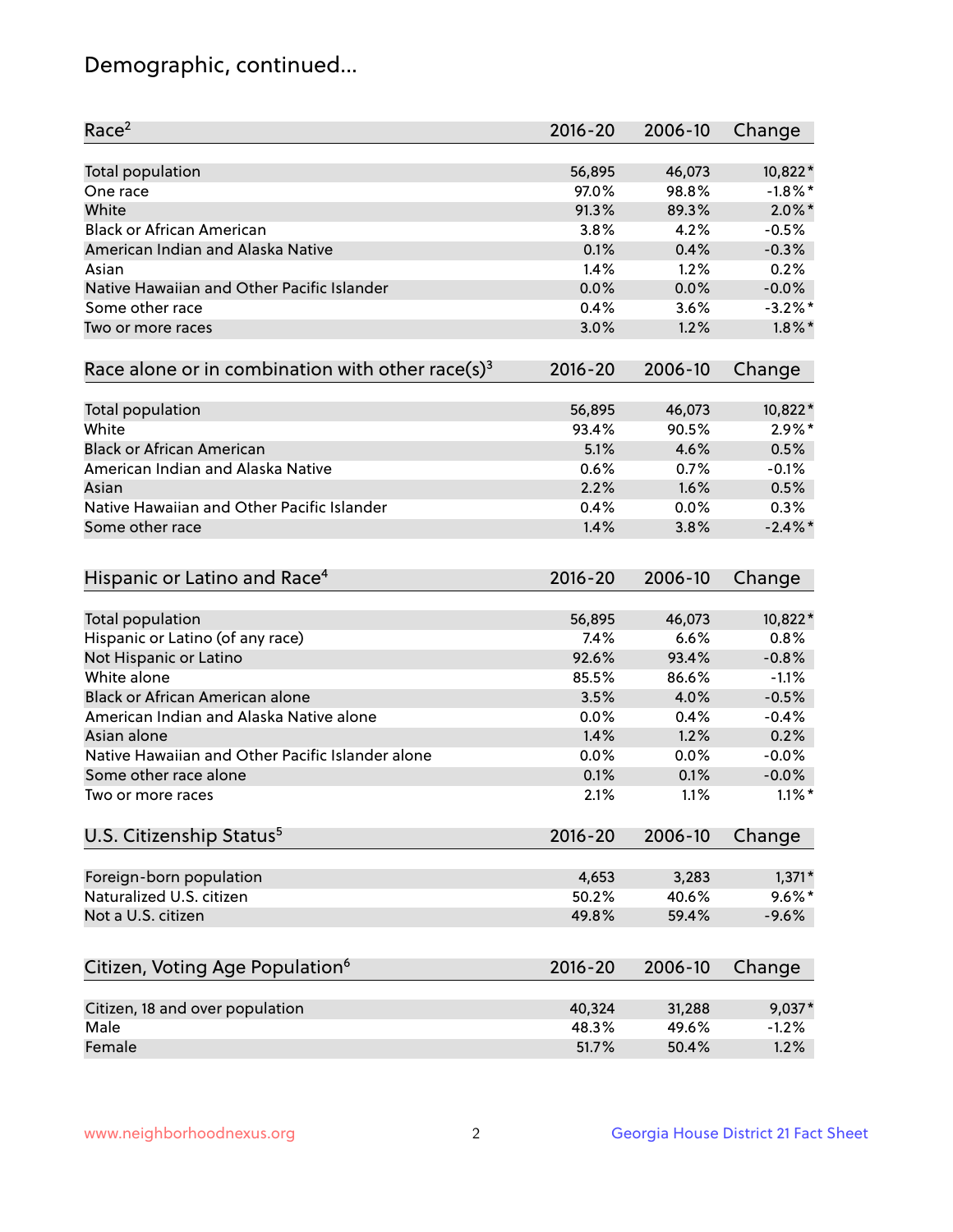#### Economic

| Income <sup>7</sup>                                 | 2016-20 | 2006-10 | Change     |
|-----------------------------------------------------|---------|---------|------------|
|                                                     |         |         |            |
| All households                                      | 19,405  | 15,910  | 3,495*     |
| Less than \$10,000                                  | 2.0%    | 2.4%    | $-0.4%$    |
| \$10,000 to \$14,999                                | 2.4%    | 1.4%    | 1.1%       |
| \$15,000 to \$24,999                                | 4.5%    | 5.2%    | $-0.8%$    |
| \$25,000 to \$34,999                                | 4.8%    | 6.9%    | $-2.1%$    |
| \$35,000 to \$49,999                                | 8.0%    | 11.9%   | $-3.9\%$ * |
| \$50,000 to \$74,999                                | 13.8%   | 18.6%   | $-4.8\%$ * |
| \$75,000 to \$99,999                                | 15.3%   | 15.5%   | $-0.3%$    |
| \$100,000 to \$149,999                              | 23.7%   | 21.3%   | 2.4%       |
| \$150,000 to \$199,999                              | 14.0%   | 11.0%   | $3.0\%$ *  |
| \$200,000 or more                                   | 11.5%   | 5.8%    | $5.7\%$ *  |
| Median household income (dollars)                   | 98,635  | 80,756  | 17,879*    |
| Mean household income (dollars)                     | 115,489 | 94,644  | 20,845*    |
| With earnings                                       | 85.6%   | 89.5%   | $-3.9\%$ * |
| Mean earnings (dollars)                             | 113,453 | 94,040  | 19,413*    |
| <b>With Social Security</b>                         | 27.8%   | 18.8%   | $9.0\%$ *  |
| Mean Social Security income (dollars)               | 23,018  | 17,745  | $5,272*$   |
| With retirement income                              | 21.0%   | 14.3%   | $6.7\%$ *  |
| Mean retirement income (dollars)                    | 32,006  | 22,679  | $9,327*$   |
| With Supplemental Security Income                   | 2.1%    | 1.1%    | $1.0\%$ *  |
| Mean Supplemental Security Income (dollars)         | 8,149   | 11,041  | $-2,892$   |
| With cash public assistance income                  | 1.1%    | 0.4%    | 0.7%       |
| Mean cash public assistance income (dollars)        | 2,429   | 4,276   | $-1,848$   |
| With Food Stamp/SNAP benefits in the past 12 months | 2.2%    | 2.2%    | 0.1%       |
|                                                     |         |         |            |
| Families                                            | 15,590  | 13,057  | $2,533*$   |
| Less than \$10,000                                  | 1.1%    | 1.1%    | $-0.0%$    |
| \$10,000 to \$14,999                                | 1.3%    | 0.7%    | 0.6%       |
| \$15,000 to \$24,999                                | 3.7%    | 4.1%    | $-0.4%$    |
| \$25,000 to \$34,999                                | 4.1%    | 5.5%    | $-1.4%$    |
| \$35,000 to \$49,999                                | 6.7%    | 10.3%   | $-3.6\%$ * |
| \$50,000 to \$74,999                                | 11.5%   | 18.7%   | $-7.2%$ *  |
| \$75,000 to \$99,999                                | 16.6%   | 16.9%   | $-0.3%$    |
| \$100,000 to \$149,999                              | 25.0%   | 23.8%   | 1.2%       |
| \$150,000 to \$199,999                              | 16.5%   | 12.3%   | $4.2\%$ *  |
| \$200,000 or more                                   | 13.6%   | 6.7%    | $6.9\%*$   |
| Median family income (dollars)                      | 109,813 | 89,369  | 20,444*    |
| Mean family income (dollars)                        | 126,559 | 102,433 | 24,126*    |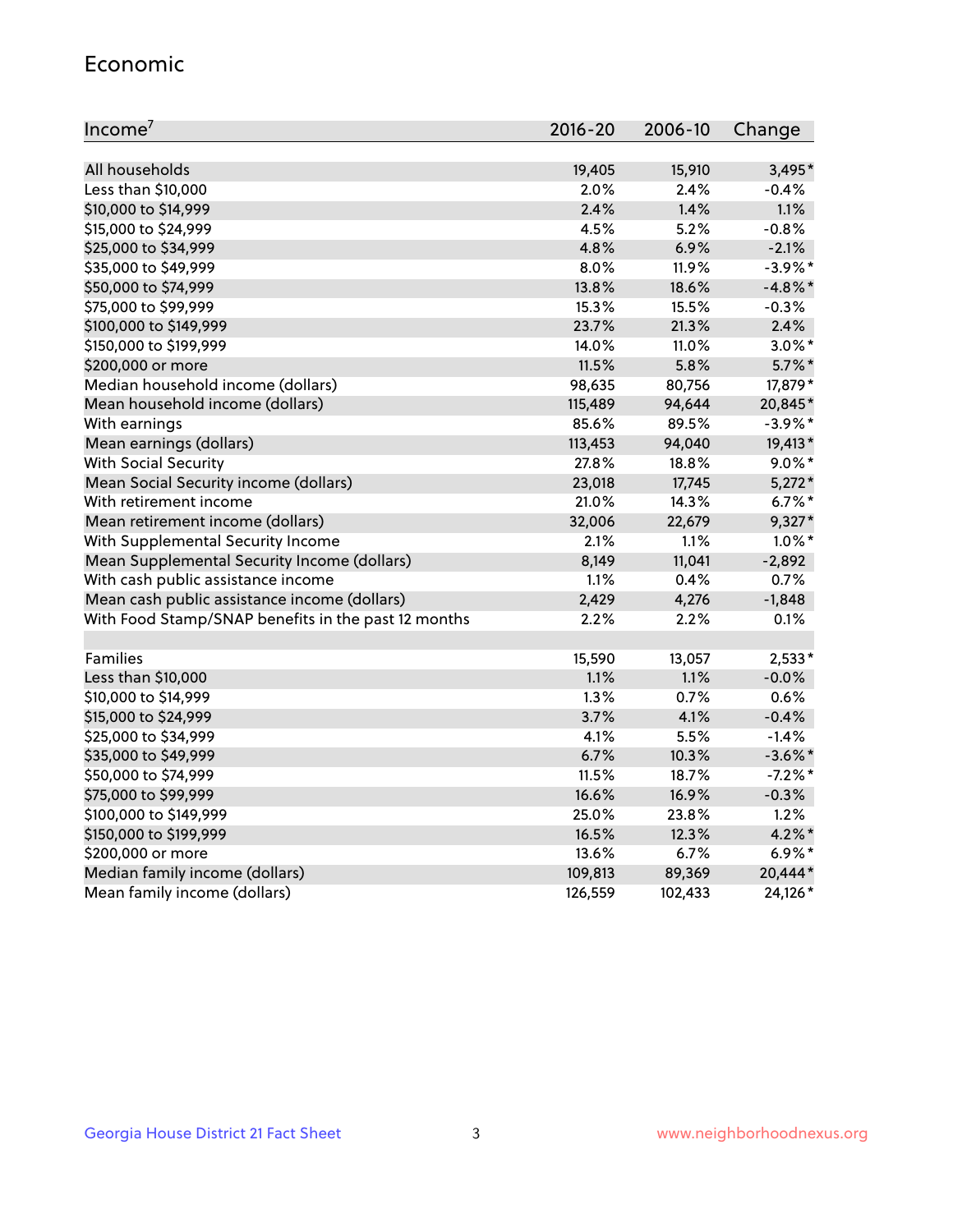## Economic, continued...

| Income, continued <sup>8</sup>                                        | $2016 - 20$ | 2006-10 | Change   |
|-----------------------------------------------------------------------|-------------|---------|----------|
|                                                                       |             |         |          |
| Nonfamily households                                                  | 3,814       | 2,852   | $962*$   |
| Median nonfamily income (dollars)                                     | 55,205      | 41,909  | 13,295*  |
| Mean nonfamily income (dollars)                                       | 65,829      | 55,335  | 10,494   |
| Median earnings for workers (dollars)                                 | 44,050      | 39,582  | 4,468*   |
| Median earnings for male full-time, year-round workers                | 73,620      | 60,520  | 13,100*  |
| (dollars)                                                             |             |         |          |
| Median earnings for female full-time, year-round workers<br>(dollars) | 50,140      | 43,526  | $6,613*$ |
| Per capita income (dollars)                                           | 39,880      | 32,983  | $6,897*$ |
|                                                                       |             |         |          |
| Families and People Below Poverty Level <sup>9</sup>                  | $2016 - 20$ | 2006-10 | Change   |
|                                                                       |             |         |          |
| <b>All families</b>                                                   | 3.4%        | 3.1%    | 0.3%     |
| With related children under 18 years                                  | 4.4%        | 3.9%    | 0.5%     |
| With related children under 5 years only                              | 6.7%        | 1.4%    | 5.3%     |
| Married couple families                                               | 2.6%        | 2.4%    | 0.2%     |
| With related children under 18 years                                  | 3.0%        | 2.8%    | 0.2%     |
| With related children under 5 years only                              | 6.1%        | 0.5%    | 5.6%     |
| Families with female householder, no husband present                  | 11.7%       | 8.8%    | 2.9%     |
| With related children under 18 years                                  | 16.3%       | 12.1%   | 4.2%     |
| With related children under 5 years only                              | 13.9%       | 8.9%    | 5.1%     |
| All people                                                            | 4.7%        | 4.5%    | 0.3%     |
| Under 18 years                                                        | 6.1%        | 4.7%    | 1.4%     |
| Related children under 18 years                                       | 5.7%        | 4.4%    | 1.3%     |
| Related children under 5 years                                        | 6.2%        | 3.4%    | 2.8%     |
| Related children 5 to 17 years                                        | 5.5%        | 4.8%    | 0.8%     |
| 18 years and over                                                     | 4.3%        | 4.4%    | $-0.1%$  |
| 18 to 64 years                                                        | 3.7%        | 4.3%    | $-0.6%$  |
| 65 years and over                                                     | 6.7%        | 5.0%    | 1.6%     |
| People in families                                                    | 3.5%        | 3.2%    | 0.3%     |
| Unrelated individuals 15 years and over                               | 16.4%       | 16.9%   | $-0.5%$  |
|                                                                       |             |         |          |
| Non-Hispanic white people                                             | 3.4%        | 3.3%    | 0.2%     |
| Black or African-American people                                      | 1.0%        | 13.3%   | $-12.4%$ |
| Asian people                                                          | 1.0%        | 5.2%    | $-4.2%$  |
| Hispanic or Latino people                                             | 22.2%       | 14.1%   | 8.1%     |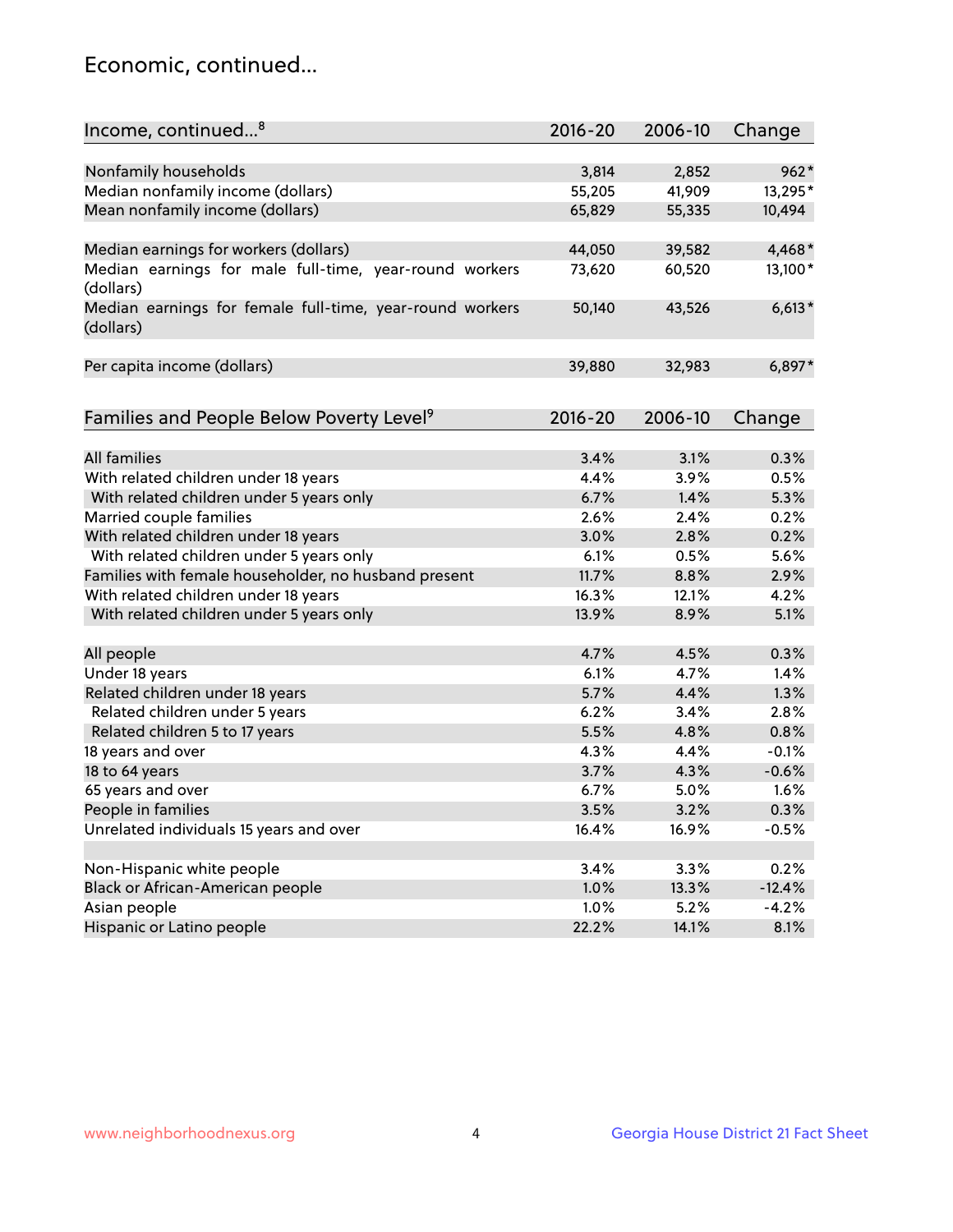## Employment

| Employment Status <sup>10</sup>                                                               | $2016 - 20$  | 2006-10      | Change       |
|-----------------------------------------------------------------------------------------------|--------------|--------------|--------------|
|                                                                                               |              |              |              |
| Population 16 years and over<br>In labor force                                                | 44,197       | 34,316       | 9,882*       |
|                                                                                               | 66.7%        | 73.2%        | $-6.5%$ *    |
| Civilian labor force                                                                          | 66.7%        | 73.1%        | $-6.4\%$ *   |
| Employed                                                                                      | 64.7%        | 69.4%        | $-4.7%$ *    |
| Unemployed                                                                                    | 1.9%         | 3.7%         | $-1.8%$      |
| <b>Armed Forces</b>                                                                           | 0.0%         | 0.1%         | $-0.0%$      |
| Not in labor force                                                                            | 33.3%        | 26.8%        | $6.5%$ *     |
| Civilian labor force                                                                          | 29,469       | 25,094       | 4,375*       |
| <b>Unemployment Rate</b>                                                                      | 2.9%         | 5.1%         | $-2.2%$      |
|                                                                                               |              |              |              |
| Females 16 years and over                                                                     | 22,805       | 17,185       | $5,620*$     |
| In labor force                                                                                | 59.3%        | 62.9%        | $-3.6%$      |
| Civilian labor force                                                                          | 59.3%        | 62.9%        | $-3.6%$      |
| Employed                                                                                      | 56.9%        | 59.7%        | $-2.8%$      |
| Own children of the householder under 6 years                                                 | 4,000        | 4,101        | $-101$       |
| All parents in family in labor force                                                          | 72.4%        | 57.5%        | 14.9%*       |
|                                                                                               |              |              |              |
| Own children of the householder 6 to 17 years                                                 | 9,893        | 8,654        | $1,239*$     |
| All parents in family in labor force                                                          | 66.2%        | 66.0%        | 0.2%         |
|                                                                                               |              |              |              |
| Industry <sup>11</sup>                                                                        | $2016 - 20$  | 2006-10      | Change       |
|                                                                                               |              |              |              |
| Civilian employed population 16 years and over                                                | 28,613       | 23,817       | 4,796*       |
| Agriculture, forestry, fishing and hunting, and mining                                        | 0.2%         | 0.7%         | $-0.5%$      |
| Construction                                                                                  | 8.9%         | 10.8%        | $-1.9%$      |
| Manufacturing<br>Wholesale trade                                                              | 9.5%<br>4.7% | 8.0%<br>3.6% | 1.5%<br>1.0% |
| Retail trade                                                                                  |              |              |              |
|                                                                                               | 11.6%        | 12.5%        | $-0.9%$      |
| Transportation and warehousing, and utilities                                                 | 4.7%         | 3.1%         | $1.6\%$ *    |
| Information                                                                                   | 2.4%         | 3.4%         | $-1.0\%$ *   |
| Finance and insurance, and real estate and rental and leasing                                 | 9.5%         | 9.7%         | $-0.2%$      |
| Professional, scientific, and management, and administrative<br>and waste management services | 16.6%        | 15.0%        | 1.7%         |
| Educational services, and health care and social assistance                                   | 16.7%        | 16.9%        | $-0.2%$      |
| Arts, entertainment, and recreation, and accommodation and                                    | 7.5%         | 8.4%         | $-0.9%$      |
| food services                                                                                 |              |              |              |
| Other services, except public administration                                                  | 4.8%         | 5.0%         | $-0.2%$      |
| Public administration                                                                         | 2.9%         | 2.9%         | 0.0%         |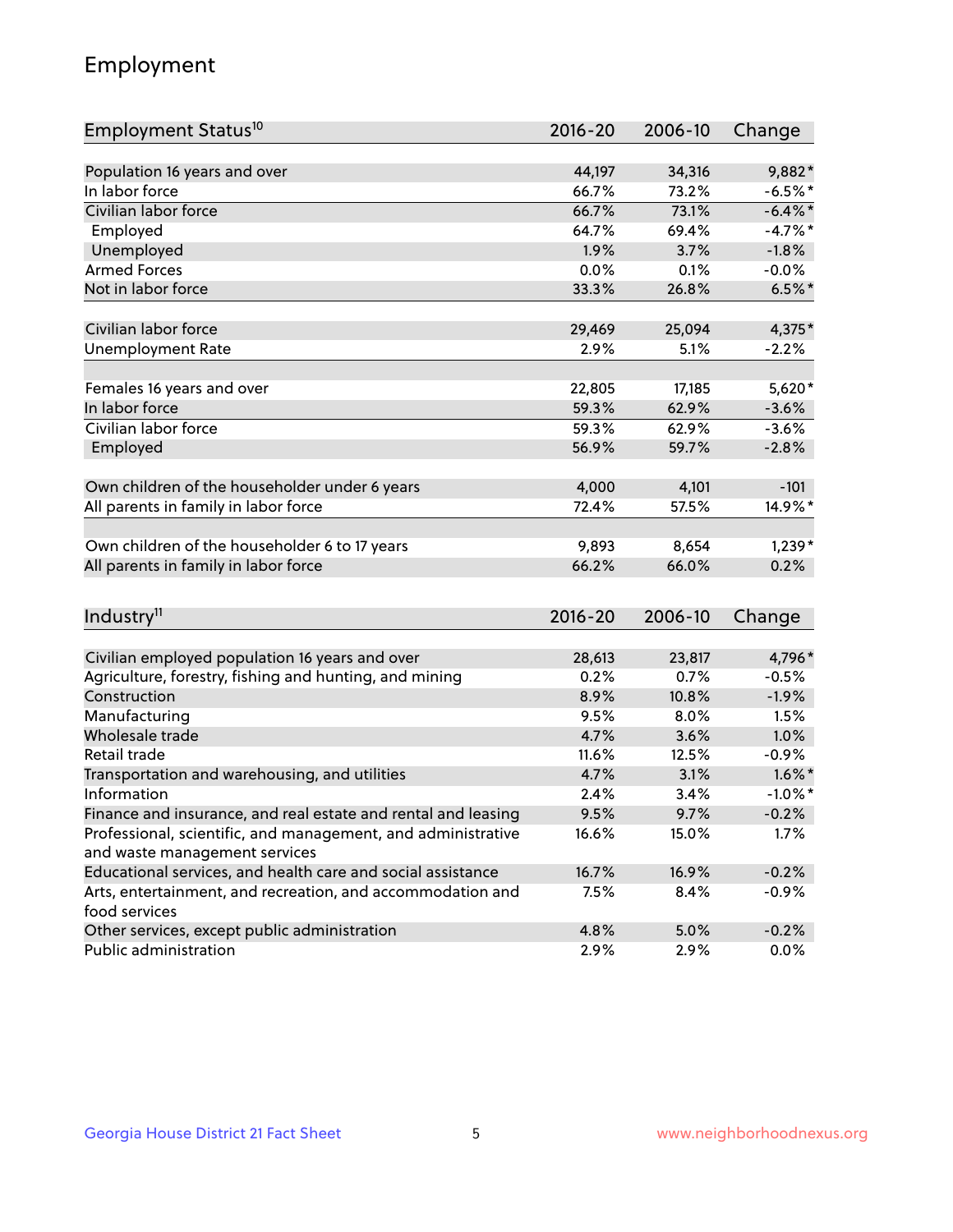## Employment, continued...

| Occupation <sup>12</sup>                                                    | $2016 - 20$ | 2006-10 | Change     |
|-----------------------------------------------------------------------------|-------------|---------|------------|
| Civilian employed population 16 years and over                              | 28,613      | 23,817  | 4,796*     |
| Management, business, science, and arts occupations                         | 48.1%       | 43.3%   | 4.8%*      |
| Service occupations                                                         | 12.5%       | 13.1%   | $-0.6%$    |
| Sales and office occupations                                                | 23.7%       | 26.7%   | $-3.0\%$ * |
|                                                                             | 7.1%        |         | $-3.2\%$ * |
| Natural<br>and<br>resources,<br>construction,<br>maintenance<br>occupations |             | 10.3%   |            |
| Production, transportation, and material moving occupations                 | 8.7%        | 6.7%    | $2.0\%$ *  |
| Class of Worker <sup>13</sup>                                               | $2016 - 20$ | 2006-10 | Change     |
| Civilian employed population 16 years and over                              | 28,613      | 23,817  | 4,796*     |
| Private wage and salary workers                                             | 84.4%       | 83.0%   | 1.4%       |
| Government workers                                                          | 9.8%        | 9.8%    | $-0.0%$    |
| Self-employed in own not incorporated business workers                      | 5.6%        | 6.9%    | $-1.3%$    |
| Unpaid family workers                                                       | 0.2%        | 0.3%    | $-0.1%$    |
|                                                                             |             |         |            |
| Job Flows <sup>14</sup>                                                     | 2019        | 2010    | Change     |
| Total Jobs in district                                                      | 8,168       | 5,311   | 2,857      |
| Held by residents of district                                               | 18.6%       | 19.4%   | $-0.9%$    |
|                                                                             |             | 80.6%   | 0.9%       |
| Held by non-residents of district                                           | 81.4%       |         |            |
| Jobs by Industry Sector <sup>15</sup>                                       | 2019        | 2010    | Change     |
|                                                                             |             |         |            |
| Total Jobs in district                                                      | 8,168       | 5,311   | 2,857      |
| Goods Producing sectors                                                     | 17.6%       | 11.4%   | 6.2%       |
| Trade, Transportation, and Utilities sectors                                | 22.1%       | 28.6%   | $-6.5%$    |
| All Other Services sectors                                                  | 60.3%       | 60.0%   | 0.3%       |
| Total Jobs in district held by district residents                           | 1,516       | 1,031   | 485        |
| <b>Goods Producing sectors</b>                                              | 16.8%       | 13.4%   | 3.4%       |
| Trade, Transportation, and Utilities sectors                                | 12.4%       | 16.4%   | $-4.0%$    |
| All Other Services sectors                                                  | 70.8%       | 70.2%   | 0.6%       |
|                                                                             |             |         |            |
| Jobs by Earnings <sup>16</sup>                                              | 2019        | 2010    | Change     |
|                                                                             |             |         |            |
| Total Jobs in district                                                      | 8,168       | 5,311   | 2,857      |
| Jobs with earnings \$1250/month or less                                     | 31.2%       | 31.6%   | $-0.4%$    |
| Jobs with earnings \$1251/month to \$3333/month                             | 32.0%       | 40.0%   | $-8.0%$    |
| Jobs with earnings greater than \$3333/month                                | 36.8%       | 28.5%   | 8.4%       |
| Total Jobs in district held by district residents                           | 1,516       | 1,031   | 485        |
| Jobs with earnings \$1250/month or less                                     | 32.3%       | 33.9%   | $-1.5%$    |
| Jobs with earnings \$1251/month to \$3333/month                             | 30.7%       | 37.2%   | $-6.5%$    |
| Jobs with earnings greater than \$3333/month                                | 36.9%       | 28.9%   | 8.0%       |
|                                                                             |             |         |            |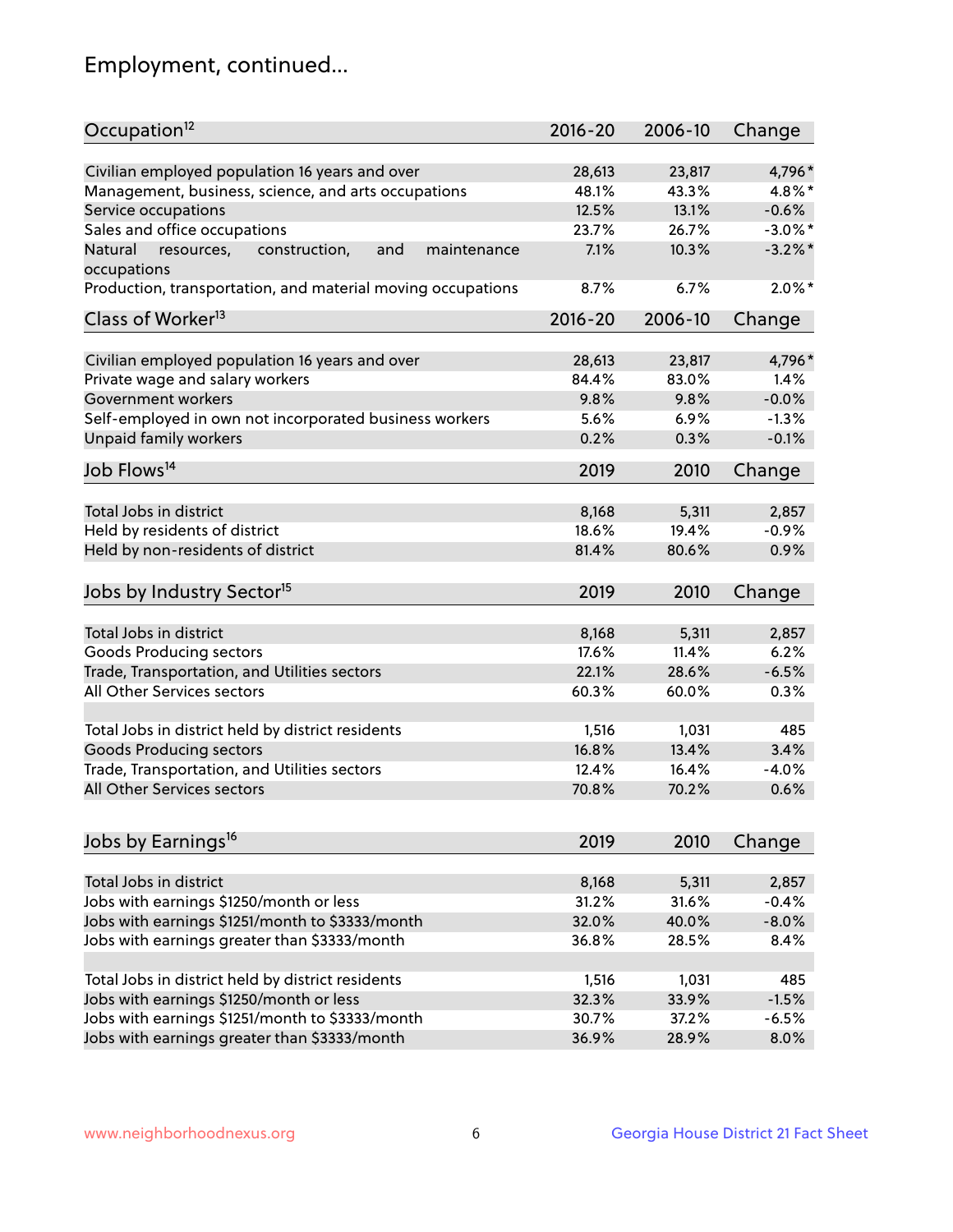## Employment, continued...

| 2019  | 2010                                               | Change  |
|-------|----------------------------------------------------|---------|
|       |                                                    |         |
| 8,168 | 5,311                                              | 2,857   |
|       | 26.3%                                              | 1.4%    |
|       | 57.3%                                              | $-6.0%$ |
|       | 16.4%                                              | 4.6%    |
|       |                                                    |         |
| 1,516 | 1.031                                              | 485     |
|       | 23.5%                                              | 2.6%    |
|       | 57.5%                                              | $-9.2%$ |
|       | 19.0%                                              | 6.6%    |
|       | 27.7%<br>51.3%<br>21.0%<br>26.1%<br>48.4%<br>25.6% |         |

#### Education

| School Enrollment <sup>18</sup>                | $2016 - 20$ | 2006-10 | Change     |
|------------------------------------------------|-------------|---------|------------|
|                                                |             |         |            |
| Population 3 years and over enrolled in school | 14,000      | 12,366  | $1,634*$   |
| Nursery school, preschool                      | 5.8%        | 9.3%    | $-3.5%$ *  |
| Kindergarten                                   | 4.8%        | 4.6%    | 0.2%       |
| Elementary school (grades 1-8)                 | 45.6%       | 49.7%   | $-4.1\%$ * |
| High school (grades 9-12)                      | 26.1%       | 21.9%   | 4.1%       |
| College or graduate school                     | 17.8%       | 14.5%   | $3.3\%$ *  |
| Educational Attainment <sup>19</sup>           | $2016 - 20$ | 2006-10 | Change     |
|                                                |             |         |            |
| Population 25 years and over                   | 38,495      | 29,962  | 8,533*     |
| Less than 9th grade                            | 1.6%        | $1.9\%$ | $-0.3%$    |
| 9th to 12th grade, no diploma                  | 4.1%        | 5.8%    | $-1.7%$    |
| High school graduate (includes equivalency)    | 22.2%       | 23.8%   | $-1.6%$    |
| Some college, no degree                        | 23.9%       | 24.6%   | $-0.7%$    |
| Associate's degree                             | 9.1%        | 7.2%    | $1.9\%$ *  |
| Bachelor's degree                              | 28.0%       | 27.0%   | 1.0%       |
| Graduate or professional degree                | 11.2%       | 9.8%    | 1.4%       |
|                                                |             |         |            |
| Percent high school graduate or higher         | 94.3%       | 92.3%   | $2.0\%$    |
| Percent bachelor's degree or higher            | 39.2%       | 36.8%   | 2.4%       |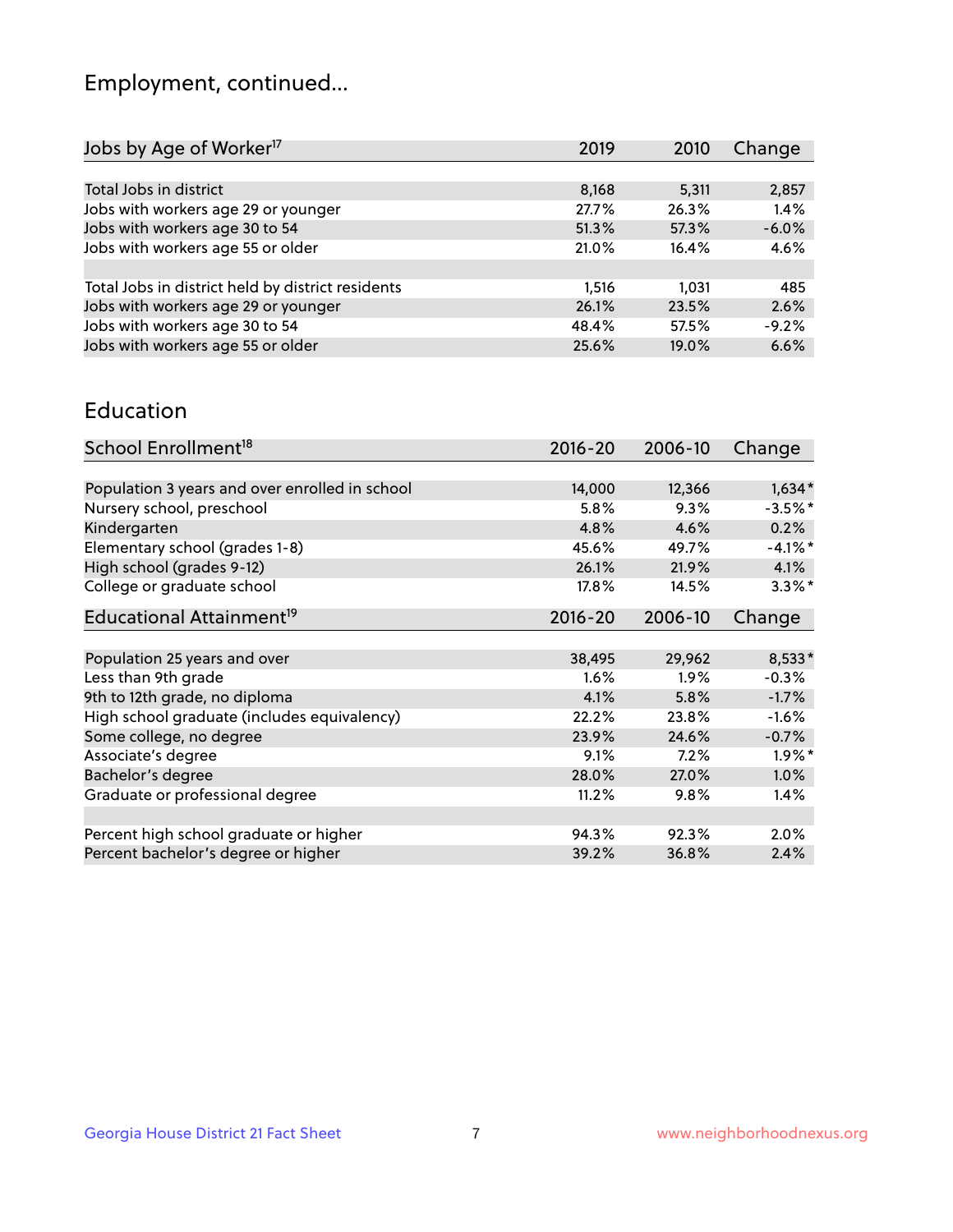## Housing

| Households by Type <sup>20</sup>                     | 2016-20         | 2006-10         | Change     |
|------------------------------------------------------|-----------------|-----------------|------------|
|                                                      |                 |                 |            |
| <b>Total households</b>                              | 19,405          | 15,910          | $3,495*$   |
| Family households (families)                         | 80.3%           | 82.1%           | $-1.7%$    |
| With own children under 18 years                     | 37.1%           | 41.9%           | $-4.8\%$ * |
| Married-couple family                                | 71.1%           | 70.0%           | 1.1%       |
| With own children of the householder under 18 years  | 32.8%           | 35.1%           | $-2.3%$    |
| Male householder, no wife present, family            | 2.5%            | 4.2%            | $-1.7%$    |
| With own children of the householder under 18 years  | 1.5%            | 1.9%            | $-0.4%$    |
| Female householder, no husband present, family       | 6.8%            | 7.9%            | $-1.1%$    |
| With own children of the householder under 18 years  | 2.8%            | 4.9%            | $-2.1\%$ * |
| Nonfamily households                                 | 19.7%           | 17.9%           | $1.7\%$    |
| Householder living alone                             | 15.4%           | 14.5%           | 0.9%       |
| 65 years and over                                    | 6.9%            | 3.8%            | $3.1\%$ *  |
|                                                      |                 |                 |            |
| Households with one or more people under 18 years    | 40.3%           | 44.5%           | $-4.3\%$ * |
| Households with one or more people 65 years and over | 29.8%           | 15.5%           | 14.3%*     |
|                                                      |                 |                 |            |
| Average household size                               | 2.93            | 2.90            | 0.04       |
| Average family size                                  | 3.30            | 3.20            | 0.10       |
|                                                      |                 |                 |            |
| Housing Occupancy <sup>21</sup>                      | $2016 - 20$     | 2006-10         | Change     |
|                                                      |                 |                 |            |
| Total housing units                                  | 20,477          | 16,637          | 3,840*     |
| Occupied housing units                               | 94.8%           | 95.6%           | $-0.9%$    |
| Vacant housing units                                 | 5.2%            | 4.4%            | 0.9%       |
|                                                      |                 |                 |            |
| Homeowner vacancy rate                               | 1.7             | 2.4             | $-0.7$     |
| Rental vacancy rate                                  | 6.1             | 10.4            | $-4.4$     |
|                                                      |                 |                 |            |
|                                                      |                 |                 |            |
| Units in Structure <sup>22</sup>                     | $2016 - 20$     | 2006-10         | Change     |
|                                                      |                 |                 | $3,840*$   |
| Total housing units<br>1-unit, detached              | 20,477<br>92.0% | 16,637<br>92.5% | $-0.5%$    |
|                                                      |                 |                 |            |
| 1-unit, attached                                     | 3.2%            | 3.1%            | 0.1%       |
| 2 units                                              | 0.7%            | 0.0%            | 0.7%       |
| 3 or 4 units                                         | 0.4%            | 0.5%            | $-0.0%$    |
| 5 to 9 units                                         | 0.1%            | 0.2%            | $-0.1%$    |
| 10 to 19 units                                       | 0.2%            | 0.3%            | $-0.2%$    |
| 20 or more units                                     | 0.5%            | 0.9%            | $-0.4%$    |
| Mobile home                                          | 2.8%            | 2.5%            | 0.3%       |
| Boat, RV, van, etc.                                  | 0.0%            | 0.0%            | 0.0%       |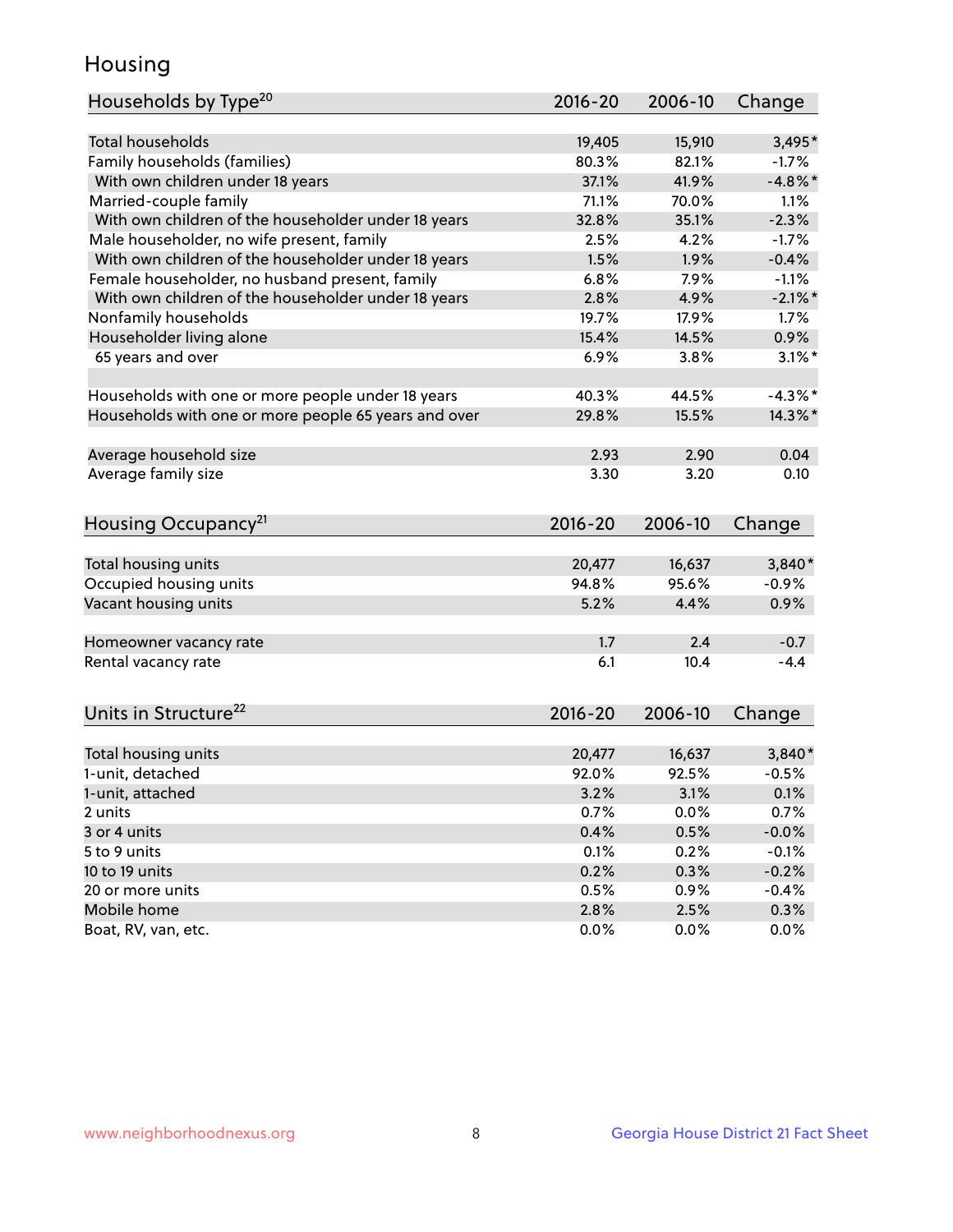## Housing, Continued...

| Year Structure Built <sup>23</sup>             | 2016-20         | 2006-10         | Change              |
|------------------------------------------------|-----------------|-----------------|---------------------|
| Total housing units                            | 20,477          | 16,637          | $3,840*$            |
| Built 2014 or later                            | 11.6%           | (X)             | (X)                 |
| Built 2010 to 2013                             | 3.7%            | (X)             | (X)                 |
| Built 2000 to 2009                             | 31.4%           | 34.3%           | $-2.9%$             |
| Built 1990 to 1999                             | 17.4%           | 24.2%           | $-6.8\%$ *          |
| Built 1980 to 1989                             | 21.8%           | 25.3%           | $-3.5%$ *           |
| Built 1970 to 1979                             | 9.7%            | 10.2%           | $-0.5%$             |
| Built 1960 to 1969                             | 2.5%            | 2.0%            | 0.5%                |
| Built 1950 to 1959                             | 1.2%            | 2.0%            | $-0.9%$             |
| Built 1940 to 1949                             | 0.3%            | 1.0%            | $-0.7%$ *           |
| Built 1939 or earlier                          | 0.4%            | 1.0%            | $-0.6%$             |
| Housing Tenure <sup>24</sup>                   | $2016 - 20$     | 2006-10         | Change              |
|                                                |                 |                 |                     |
| Occupied housing units                         | 19,405<br>87.8% | 15,910<br>89.0% | $3,495*$<br>$-1.2%$ |
| Owner-occupied<br>Renter-occupied              | 12.2%           | 11.0%           | 1.2%                |
|                                                |                 |                 |                     |
| Average household size of owner-occupied unit  | 2.91            | 2.90            | 0.01                |
| Average household size of renter-occupied unit | 3.05            | 2.86            | 0.19                |
| Residence 1 Year Ago <sup>25</sup>             | $2016 - 20$     | 2006-10         | Change              |
| Population 1 year and over                     | 56,217          | 45,385          | 10,832*             |
| Same house                                     | 89.5%           | 88.6%           | 0.9%                |
| Different house in the U.S.                    | 10.4%           | 10.9%           | $-0.5%$             |
| Same county                                    | 4.6%            | 4.7%            | $-0.0%$             |
| Different county                               | 5.8%            | 6.2%            | $-0.5%$             |
| Same state                                     | 3.6%            | 3.5%            | 0.1%                |
| Different state                                | 2.2%            | 2.7%            | $-0.5%$             |
| Abroad                                         | 0.1%            | 0.4%            | $-0.4%$             |
| Value of Housing Unit <sup>26</sup>            | $2016 - 20$     | 2006-10         | Change              |
|                                                |                 |                 |                     |
| Owner-occupied units                           | 17,031          | 14,158          | 2,873*              |
| Less than \$50,000                             | 1.7%            | 1.3%            | 0.4%                |
| \$50,000 to \$99,999                           | 0.8%            | 1.7%            | $-0.9%$             |
| \$100,000 to \$149,999                         | 6.5%            | 12.5%           | $-6.0\%$ *          |
| \$150,000 to \$199,999                         | 12.9%           | 25.4%           | $-12.5%$ *          |
| \$200,000 to \$299,999                         | 28.7%           | 27.2%           | 1.5%                |
| \$300,000 to \$499,999                         | 38.0%           | 23.1%           | 14.9%*              |
| \$500,000 to \$999,999                         | 10.0%           | 7.7%<br>1.1%    | 2.3%<br>0.2%        |
| \$1,000,000 or more<br>Median (dollars)        | 1.3%<br>297,842 | 229,097         | 68,746*             |
|                                                |                 |                 |                     |
| Mortgage Status <sup>27</sup>                  | $2016 - 20$     | 2006-10         | Change              |
| Owner-occupied units                           | 17,031          | 14,158          | 2,873*              |
| Housing units with a mortgage                  | 72.6%           | 84.9%           | $-12.3\%$ *         |
| Housing units without a mortgage               | 27.4%           | 15.1%           | 12.3%*              |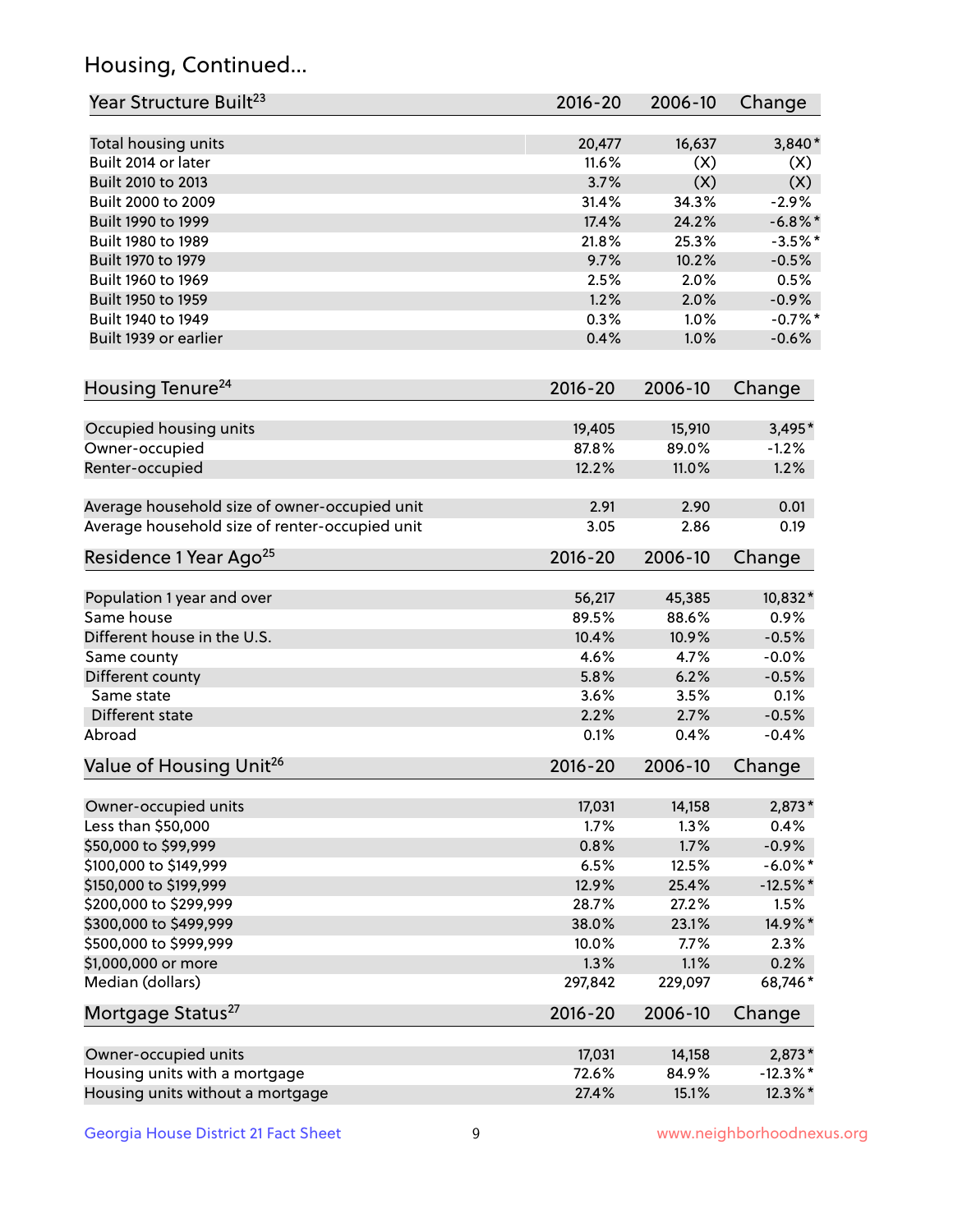## Housing, Continued...

| Selected Monthly Owner Costs <sup>28</sup>                                            | 2016-20       | 2006-10       | Change         |
|---------------------------------------------------------------------------------------|---------------|---------------|----------------|
| Housing units with a mortgage                                                         | 12,360        | 12,017        | 343            |
| Less than \$300                                                                       | 0.3%          | 0.0%          | 0.3%           |
| \$300 to \$499                                                                        | 0.4%          | 0.6%          | $-0.2%$        |
| \$500 to \$999                                                                        | 10.1%         | 8.4%          | 1.7%           |
| \$1,000 to \$1,499                                                                    | 27.0%         | 27.9%         | $-0.9%$        |
| \$1,500 to \$1,999                                                                    | 25.5%         | 26.9%         | $-1.4%$        |
| \$2,000 to \$2,999                                                                    | 29.2%         | 26.4%         | 2.9%           |
| \$3,000 or more                                                                       | 7.4%          | 9.8%          | $-2.4%$        |
| Median (dollars)                                                                      | 1,739         | 1,743         | $-4$           |
|                                                                                       |               |               |                |
| Housing units without a mortgage<br>Less than \$150                                   | 4,670<br>3.9% | 2,141<br>1.0% | 2,530*<br>2.9% |
| \$150 to \$249                                                                        | 6.8%          | 11.5%         | $-4.7%$        |
| \$250 to \$349                                                                        | 16.8%         | 18.7%         | $-1.9%$        |
| \$350 to \$499                                                                        | 28.0%         | 35.7%         | $-7.7%$        |
| \$500 to \$699                                                                        | 28.3%         | 15.8%         | 12.4%          |
| \$700 or more                                                                         | 16.2%         | 17.3%         | $-1.0%$        |
| Median (dollars)                                                                      | 470           | 417           | $54*$          |
|                                                                                       |               |               |                |
| Selected Monthly Owner Costs as a Percentage of<br>Household Income <sup>29</sup>     | $2016 - 20$   | 2006-10       | Change         |
| Housing units with a mortgage (excluding units where<br>SMOCAPI cannot be computed)   | 12,310        | 11,969        | 341            |
| Less than 20.0 percent                                                                | 48.9%         | 36.5%         | 12.4%*         |
| 20.0 to 24.9 percent                                                                  | 20.1%         | 18.2%         | 1.9%           |
| 25.0 to 29.9 percent                                                                  | 13.1%         | 10.7%         | 2.4%           |
| 30.0 to 34.9 percent                                                                  | 5.5%          | 7.5%          | $-2.0%$        |
| 35.0 percent or more                                                                  | 12.4%         | 27.2%         | $-14.8\%$ *    |
| Not computed                                                                          | 50            | 48            | 2              |
| Housing unit without a mortgage (excluding units where<br>SMOCAPI cannot be computed) | 4,623         | 2,097         | 2,526*         |
| Less than 10.0 percent                                                                | 62.0%         | 41.7%         | 20.2%          |
| 10.0 to 14.9 percent                                                                  | 17.6%         | 24.6%         | $-7.0%$        |
| 15.0 to 19.9 percent                                                                  | 4.9%          | 13.6%         | $-8.7\%$ *     |
| 20.0 to 24.9 percent                                                                  | 5.7%          | 6.4%          | $-0.7%$        |
| 25.0 to 29.9 percent                                                                  | 2.4%          | 2.3%          | 0.2%           |
| 30.0 to 34.9 percent                                                                  | 0.6%          | 0.8%          | $-0.2%$        |
| 35.0 percent or more                                                                  | 6.7%          | 10.6%         | $-3.9%$        |
| Not computed                                                                          | 47            | 44            | $\mathbf{3}$   |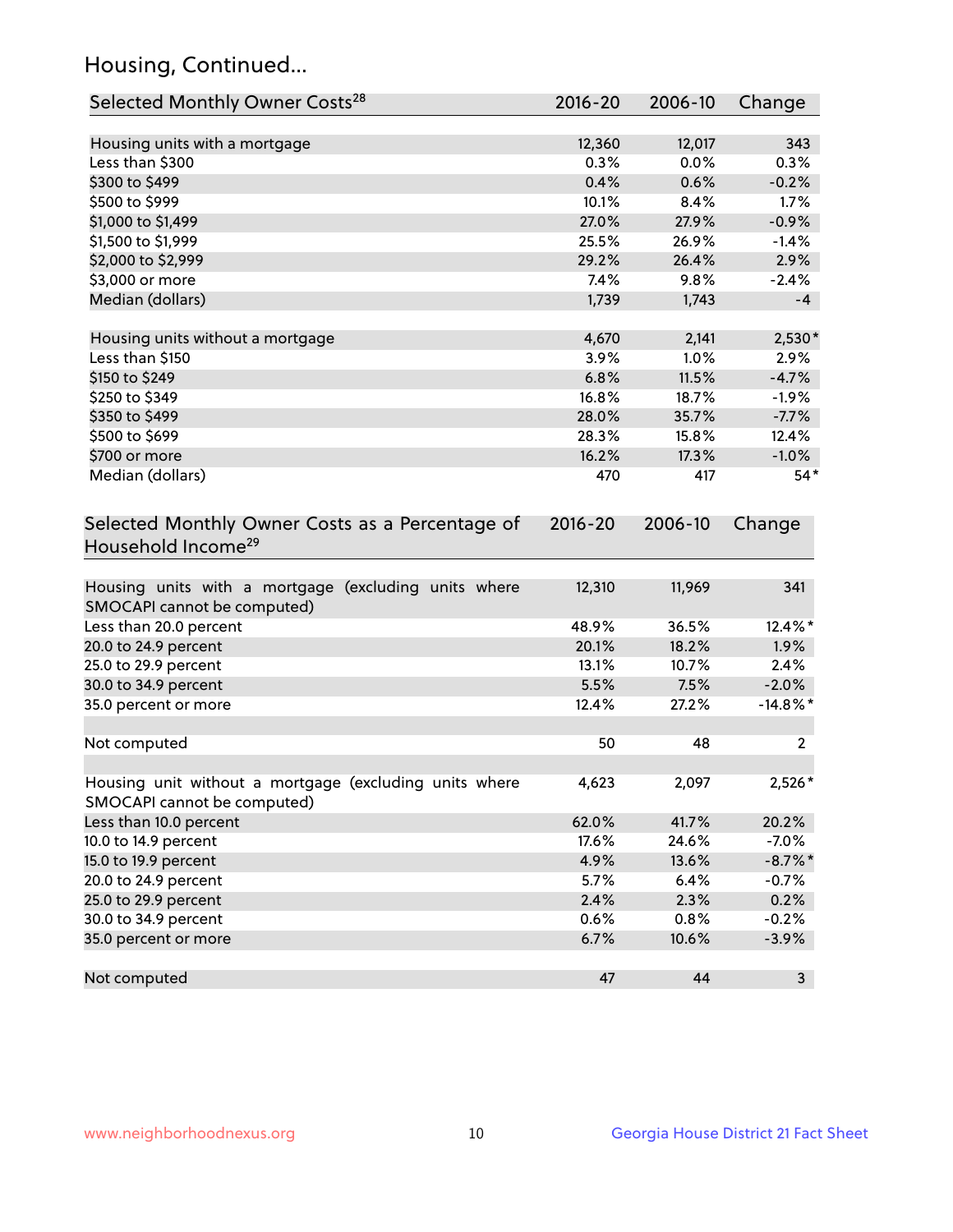### Housing, Continued...

| Gross Rent <sup>30</sup>                                     | 2016-20     | 2006-10     | Change    |
|--------------------------------------------------------------|-------------|-------------|-----------|
|                                                              |             |             |           |
| Occupied units paying rent                                   | 2,245       | 1,708       | 537*      |
| Less than \$200                                              | 0.0%        | $0.0\%$     | $0.0\%$   |
| \$200 to \$499                                               | 1.1%        | 1.9%        | $-0.8%$   |
| \$500 to \$749                                               | 6.1%        | 20.0%       | $-13.9\%$ |
| \$750 to \$999                                               | 13.1%       | 22.1%       | $-9.1%$   |
| \$1,000 to \$1,499                                           | 34.6%       | 41.6%       | $-7.1%$   |
| \$1,500 to \$1,999                                           | 35.3%       | 10.5%       | 24.7%*    |
| \$2,000 or more                                              | 9.9%        | 3.8%        | 6.1%      |
| Median (dollars)                                             | 1,436       | 1,300       | $136*$    |
|                                                              |             |             |           |
| No rent paid                                                 | 129         | 43          | 86        |
|                                                              |             |             |           |
| Gross Rent as a Percentage of Household Income <sup>31</sup> | $2016 - 20$ | $2006 - 10$ | Change    |

| <b>Prossiliant de directituge of Housenoid Income</b>   | LVIV LV | <b>LVVV</b> 19 | 11111    |
|---------------------------------------------------------|---------|----------------|----------|
|                                                         |         |                |          |
| Occupied units paying rent (excluding units where GRAPI | 2,245   | 1,697          | 548      |
| cannot be computed)                                     |         |                |          |
| Less than 15.0 percent                                  | 9.1%    | 26.4%          | $-17.3%$ |
| 15.0 to 19.9 percent                                    | 16.4%   | 12.4%          | 4.0%     |
| 20.0 to 24.9 percent                                    | 10.4%   | 12.0%          | $-1.6%$  |
| 25.0 to 29.9 percent                                    | 17.2%   | 8.9%           | 8.3%     |
| 30.0 to 34.9 percent                                    | 3.8%    | $10.6\%$       | $-6.8%$  |
| 35.0 percent or more                                    | 43.1%   | 29.8%          | 13.3%    |
|                                                         |         |                |          |
| Not computed                                            | 129     | 55             | 74       |

### Transportation

| Commuting to Work <sup>32</sup>           | 2016-20 | 2006-10 | Change     |
|-------------------------------------------|---------|---------|------------|
|                                           |         |         |            |
| Workers 16 years and over                 | 28,078  | 23,226  | $4,852*$   |
| Car, truck, or van - drove alone          | 78.4%   | 78.0%   | 0.4%       |
| Car, truck, or van - carpooled            | 7.5%    | 9.7%    | $-2.2%$    |
| Public transportation (excluding taxicab) | 0.3%    | 0.6%    | $-0.2%$    |
| Walked                                    | 0.4%    | 0.4%    | 0.0%       |
| Other means                               | 0.4%    | $1.4\%$ | $-1.0\%$ * |
| Worked at home                            | 12.9%   | 10.0%   | $2.9\%$ *  |
|                                           |         |         |            |
| Mean travel time to work (minutes)        | 37.2    | 34.9    | $2.3*$     |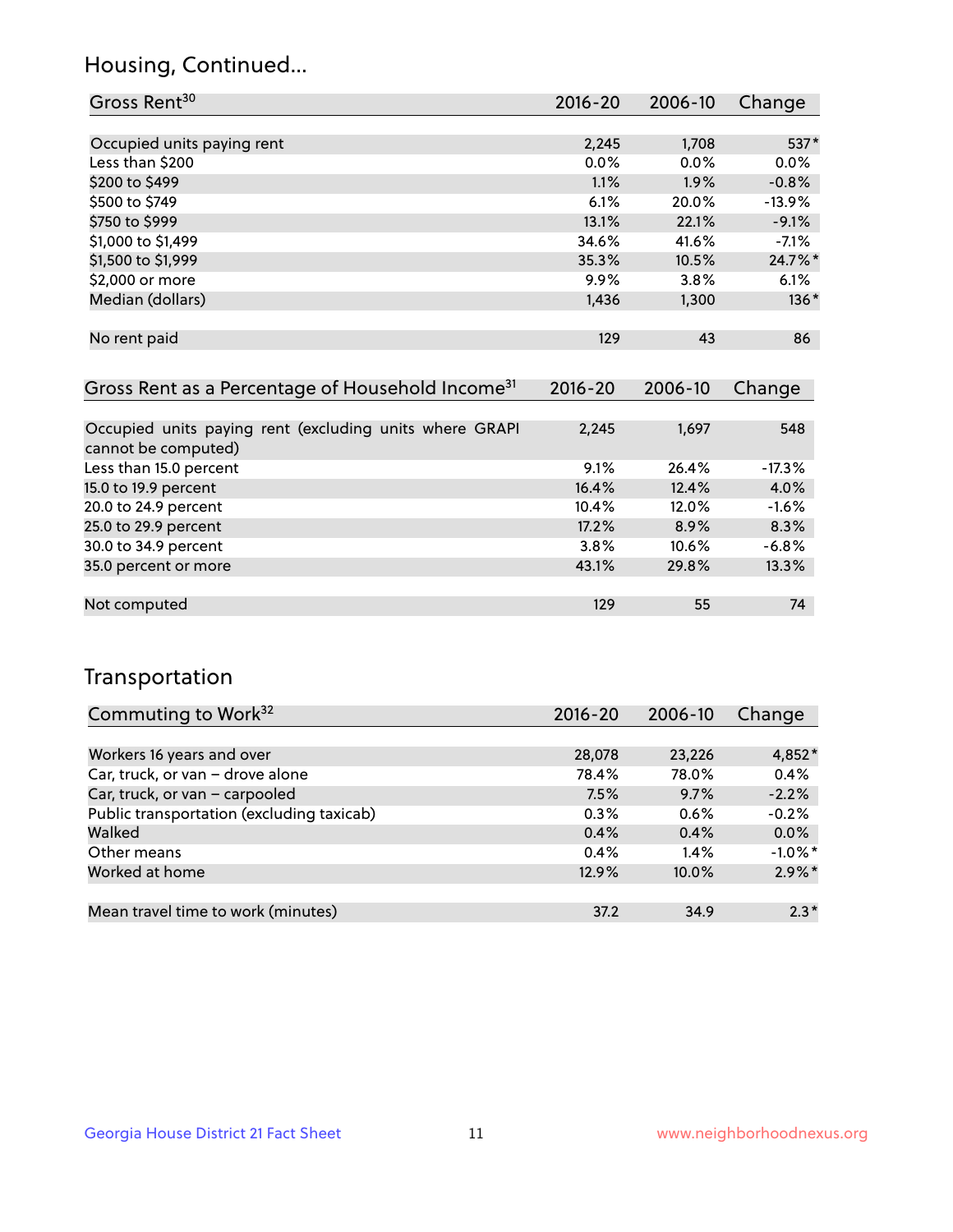## Transportation, Continued...

| Vehicles Available <sup>33</sup> | $2016 - 20$ | 2006-10 | Change   |
|----------------------------------|-------------|---------|----------|
|                                  |             |         |          |
| Occupied housing units           | 19,405      | 15,910  | $3.495*$ |
| No vehicles available            | 0.9%        | 1.4%    | $-0.5%$  |
| 1 vehicle available              | 16.3%       | 16.1%   | 0.2%     |
| 2 vehicles available             | 50.6%       | 51.5%   | $-0.9%$  |
| 3 or more vehicles available     | 32.1%       | 31.0%   | 1.1%     |

#### Health

| Health Insurance coverage <sup>34</sup>                 | 2016-20 |
|---------------------------------------------------------|---------|
|                                                         |         |
| Civilian Noninstitutionalized Population                | 56,874  |
| With health insurance coverage                          | 90.4%   |
| With private health insurance coverage                  | 78.7%   |
| With public health coverage                             | 22.4%   |
| No health insurance coverage                            | 9.6%    |
| Civilian Noninstitutionalized Population Under 19 years | 15,639  |
| No health insurance coverage                            | 6.0%    |
| Civilian Noninstitutionalized Population 19 to 64 years | 32,753  |
| In labor force:                                         | 26,152  |
| Employed:                                               | 25,577  |
| With health insurance coverage                          | 89.1%   |
| With private health insurance coverage                  | 87.7%   |
| With public coverage                                    | 3.3%    |
| No health insurance coverage                            | 10.9%   |
| Unemployed:                                             | 575     |
| With health insurance coverage                          | 56.4%   |
| With private health insurance coverage                  | 54.7%   |
| With public coverage                                    | 4.3%    |
| No health insurance coverage                            | 43.6%   |
| Not in labor force:                                     | 6,601   |
| With health insurance coverage                          | 82.7%   |
| With private health insurance coverage                  | 72.5%   |
| With public coverage                                    | 14.6%   |
| No health insurance coverage                            | 17.3%   |